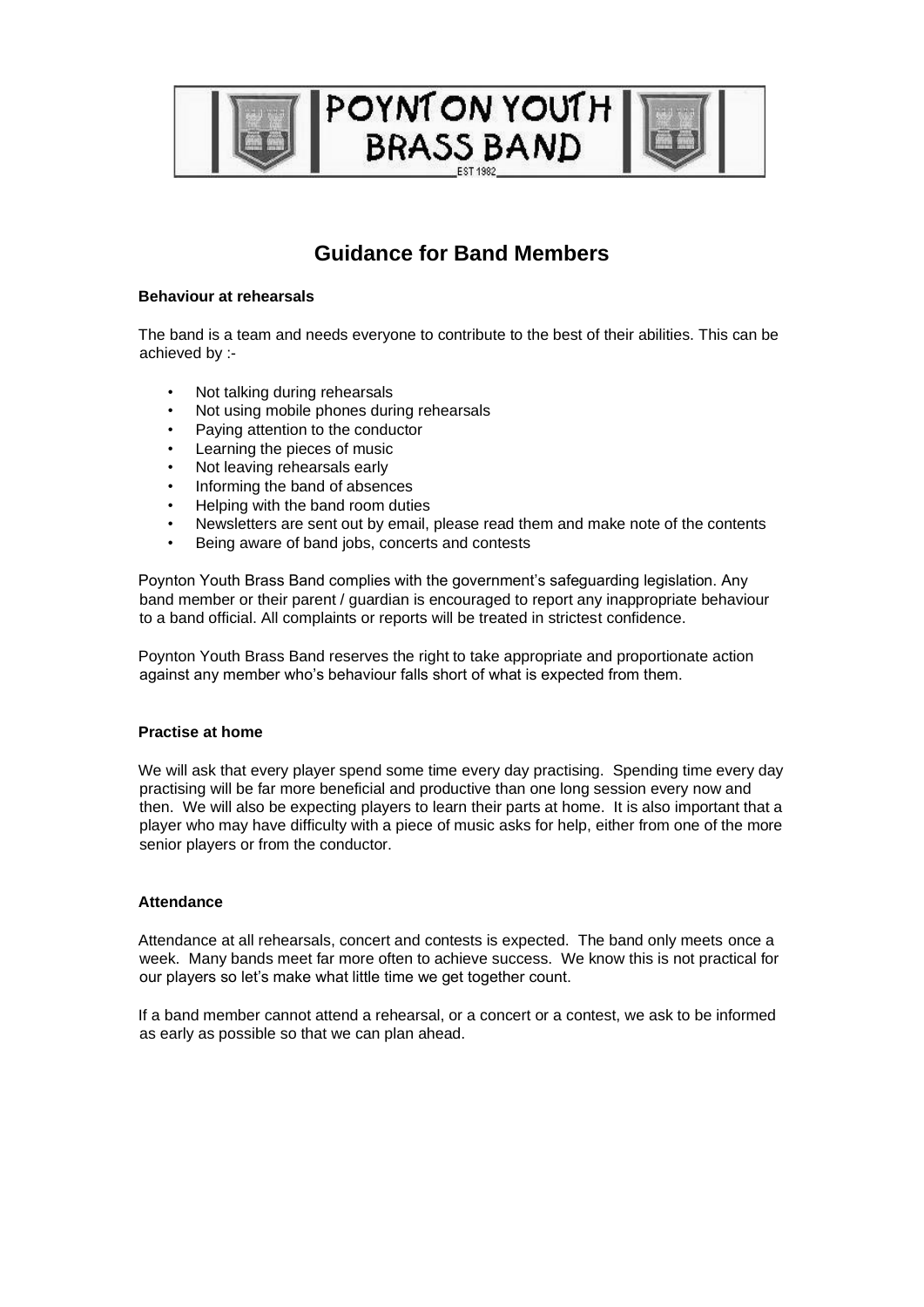### **Band room duties**

Being in the band is about being part of a team. This means taking a full part in all the activities in the band room or concert hall. It is expected that all band members help with setting out chairs, setting up stands, looking after the music and putting everything away afterwards. Players cannot expect others to do all the work for them.

## **Concerts and Jobs**

Poynton Youth Brass Band is partly funded from the fees that it earns from jobs and performing in concert. It is important that all players are available for every job and concert. Regular Newsletter updates containing a list of jobs and concerts are emailed to all band members. Please ensure that we have your email address to include in our distribution list. A list of jobs, concerts and contests and the latest Newsletter is also available on the band's web site at http://www.pybb.org.uk.

#### **Contests**

We always hire a coach to convey the band to contest venues. All players are expected to travel on the coach, which departs and returns from and to Poynton Methodist Church. Band members travel free of charge.

Prior to each contest there will be additional rehearsal sessions. Every player is expected to attend these rehearsals.

#### **Instrument care**

Each band members is expected to look after his/her instrument and keep it good condition. When an instrument is not being played it should be kept in its case. It should be kept clean and in good working order. The slides and valves should be regularly lubricated so that they can move freely.

For instruments loaned out by the band, it is the player's responsibility to keep the instrument in the condition it was in when it was loaned out. We reserve the right to ask for payment for any damage to the instrument, as repairs can be very expensive, sometimes hundreds of pounds.

#### **Uniform**

Every member of the band is issued with a uniform. To keep the uniform in good condition we ask that the waistcoat be kept on a hanger and in a cover when it is not being worn. To complete the uniform the band member will need a pair of black trousers, a white long sleeved shirt, black socks and black shoes (not trainers). The full uniform must be worn at all band jobs, concerts and contests.

## **Web Site**

Please keep up to date with the latest news and job lists by accessing the band's web site at http://www.pybb.org.uk.